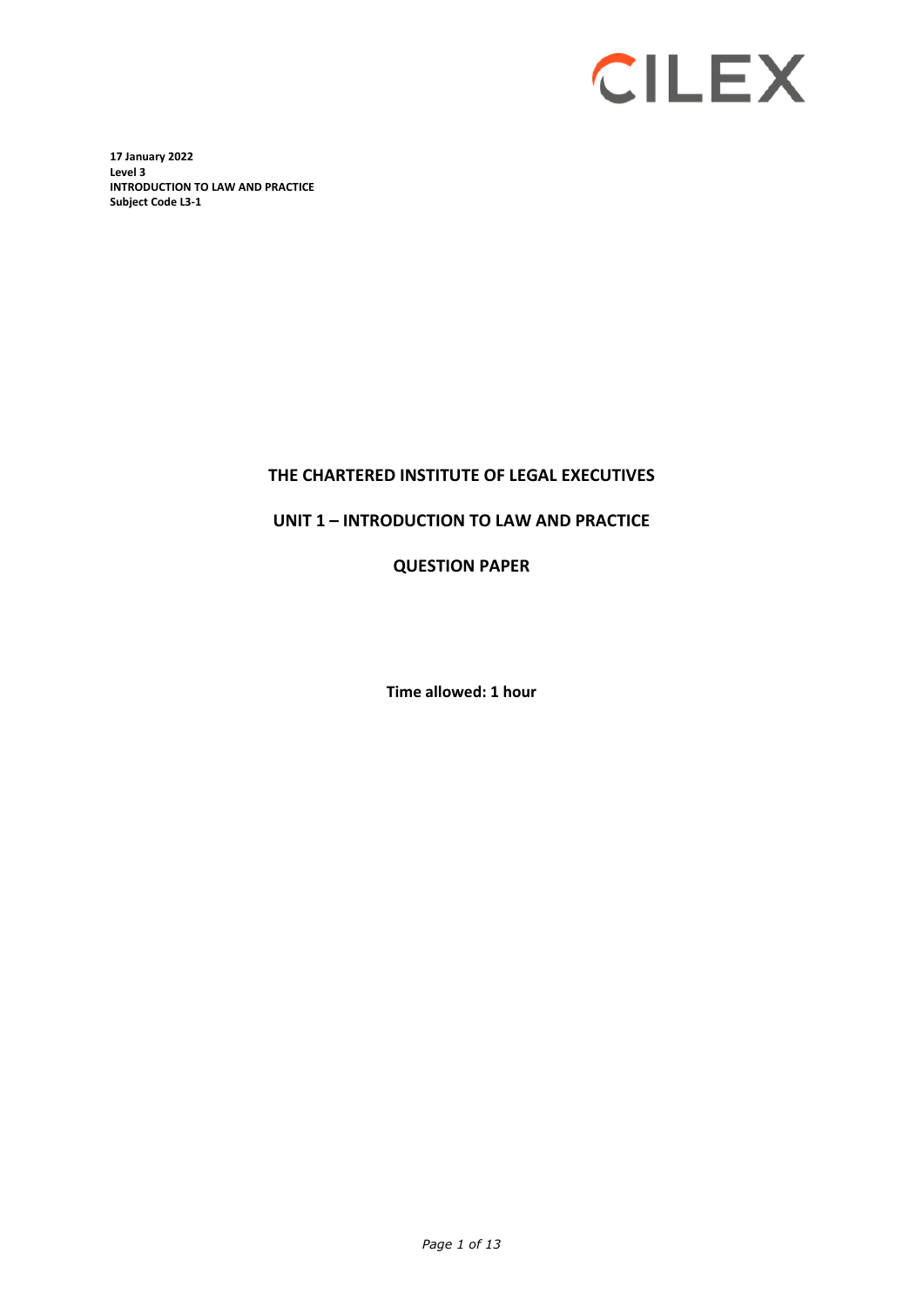# **CILEX**

**17 January 2022 Level 3 INTRODUCTION TO LAW AND PRACTICE Subject Code L3-1**

#### **THE CHARTERED INSTITUTE OF LEGAL EXECUTIVES**

#### **UNIT 1 – INTRODUCTION TO LAW AND PRACTICE**

#### **QUESTION PAPER**

#### **Time allowed: 1 hour**

#### **Instructions to Candidates**

- **Answers to all questions must be recorded on the Answer Sheet.**
- Use blue or black ink or ballpoint pen.
- Candidates must comply with the CILEx Examination Regulations.
- All the questions are multiple choice questions.
- **Insert an X** in the box corresponding to the answer on the answer sheet that you consider to be correct.

#### Example

#### **Question 1**

#### **The colour of grass is:**

- **A** Red
- **B** Blue
- **C** Green<br>**D** Yellow
- **D** Yellow

| Question<br><b>Number</b> |  |  |
|---------------------------|--|--|
|                           |  |  |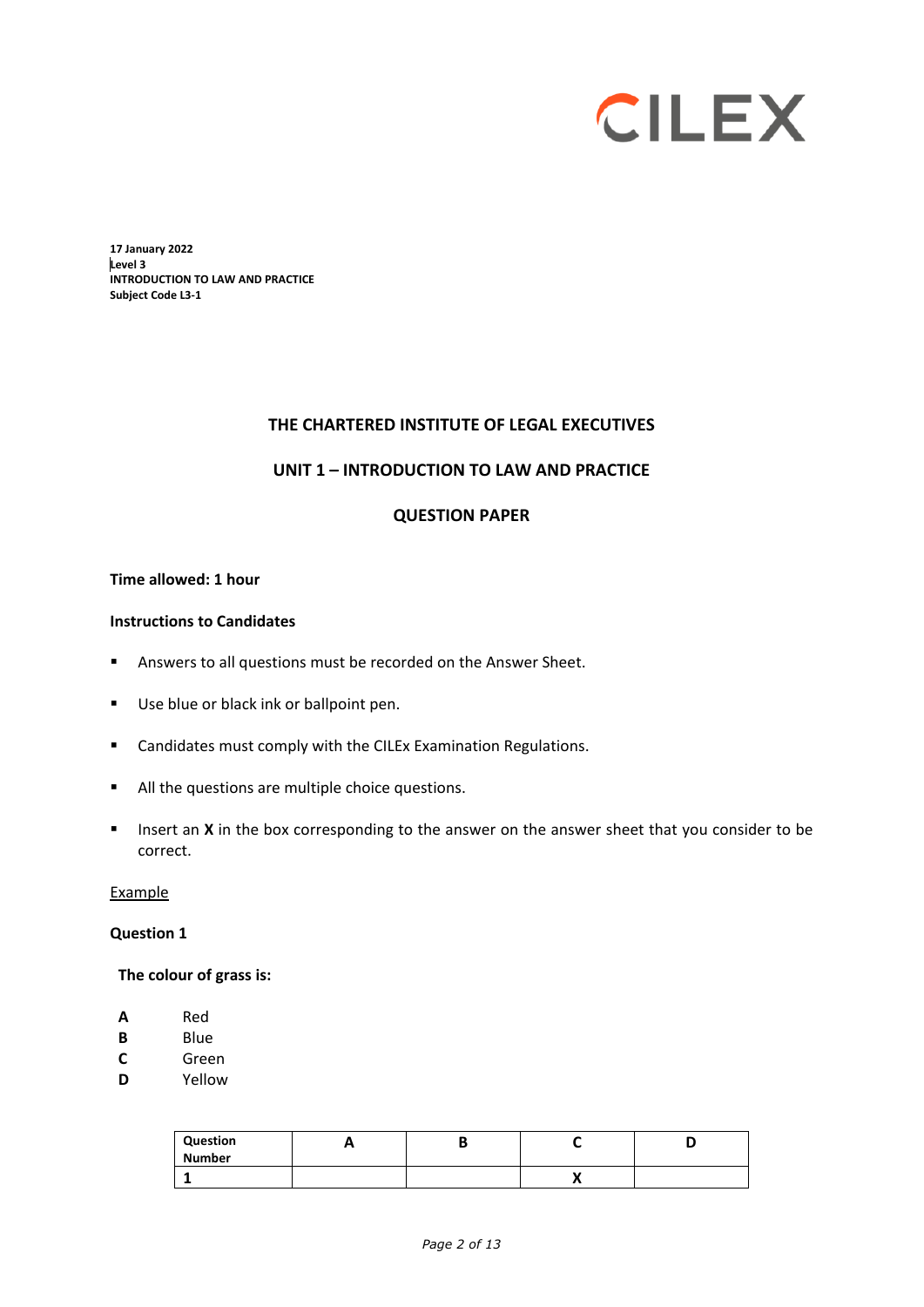You must ensure that the **X** is contained within the lines of the box.

#### **Example**

Correct:

| Question<br><b>Number</b> |  |    |  |
|---------------------------|--|----|--|
|                           |  | ,, |  |

Incorrect:

| Question<br><b>Number</b> | . . | D |  |
|---------------------------|-----|---|--|
|                           |     |   |  |

Incorrect:

| Question<br>Number |  |  |
|--------------------|--|--|
|                    |  |  |

**If two or more X** appear against one answer, then no credit will be given.

#### **Example**

| Question<br><b>Number</b> |  |  |
|---------------------------|--|--|
|                           |  |  |

 If you wish to change your answer, please make it clear that you have crossed out the incorrect answer.

**Example** 

| Question<br><b>Number</b> |     |    |  |
|---------------------------|-----|----|--|
|                           | . . | ,, |  |

**You must answer ALL the questions that are in the examination paper.**

**Do not turn over this page until instructed by the Invigilator.**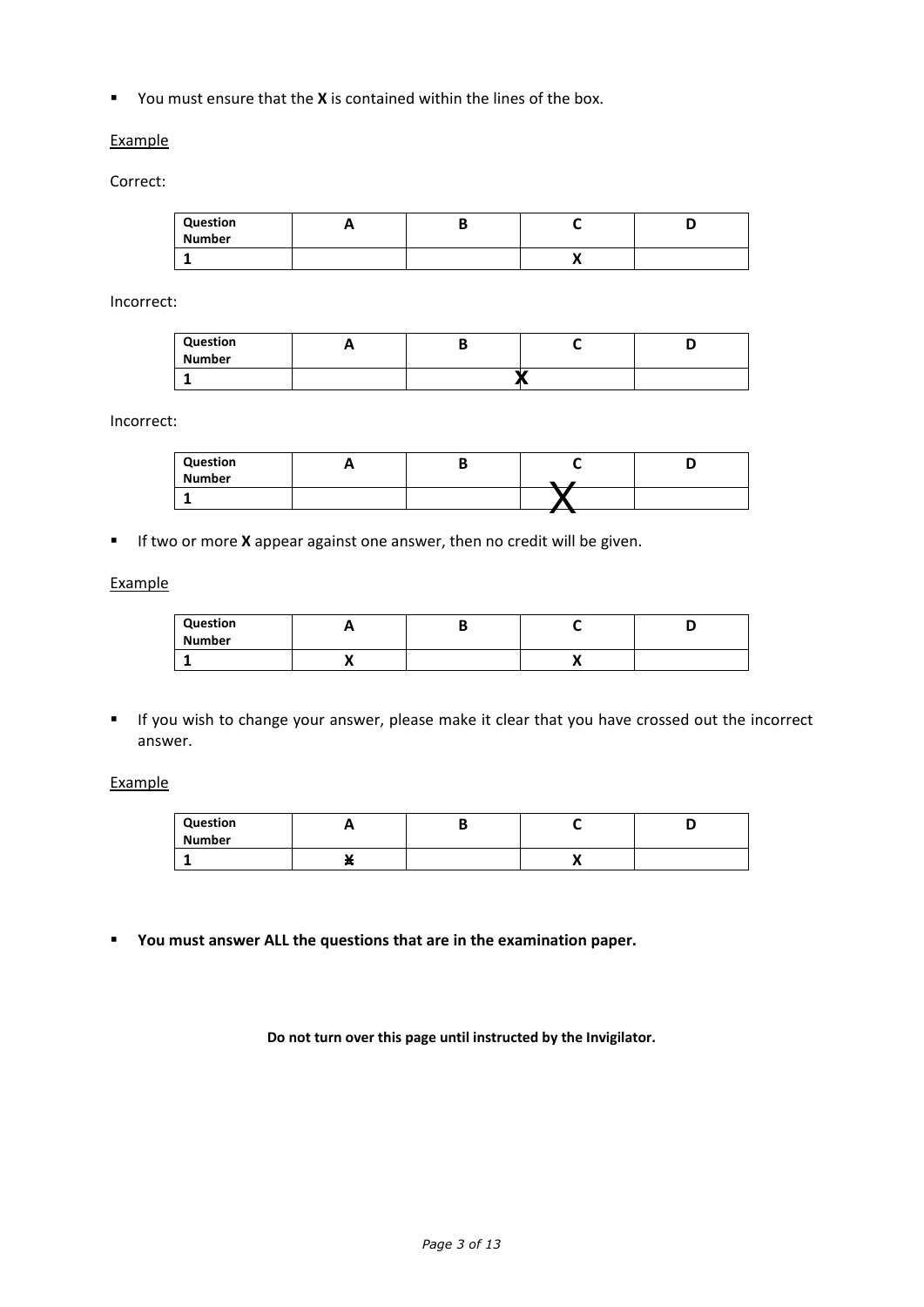**Which ONE of the following is normally responsible for bringing a criminal prosecution?**

- **A** The Crown Prosecution Service
- **B** The State
- **C** The Police
- **D** The Criminal Prosecution Service

#### **Question 2**

**Which ONE of the following is the least formal method of Alternative Dispute Resolution (ADR)?**

- **A** Arbitration
- **B** Negotiation
- **C** Mediation
- **D** Conciliation

## **Question 3**

**The rights provided by the European Convention on Human Rights can be put into three categories. Two of these categories are 'absolute' and 'qualified'. Which ONE of the following is the third category?**

- **A** Restricted
- **B** Uncodified
- **C** Proportionate
- **D** Limited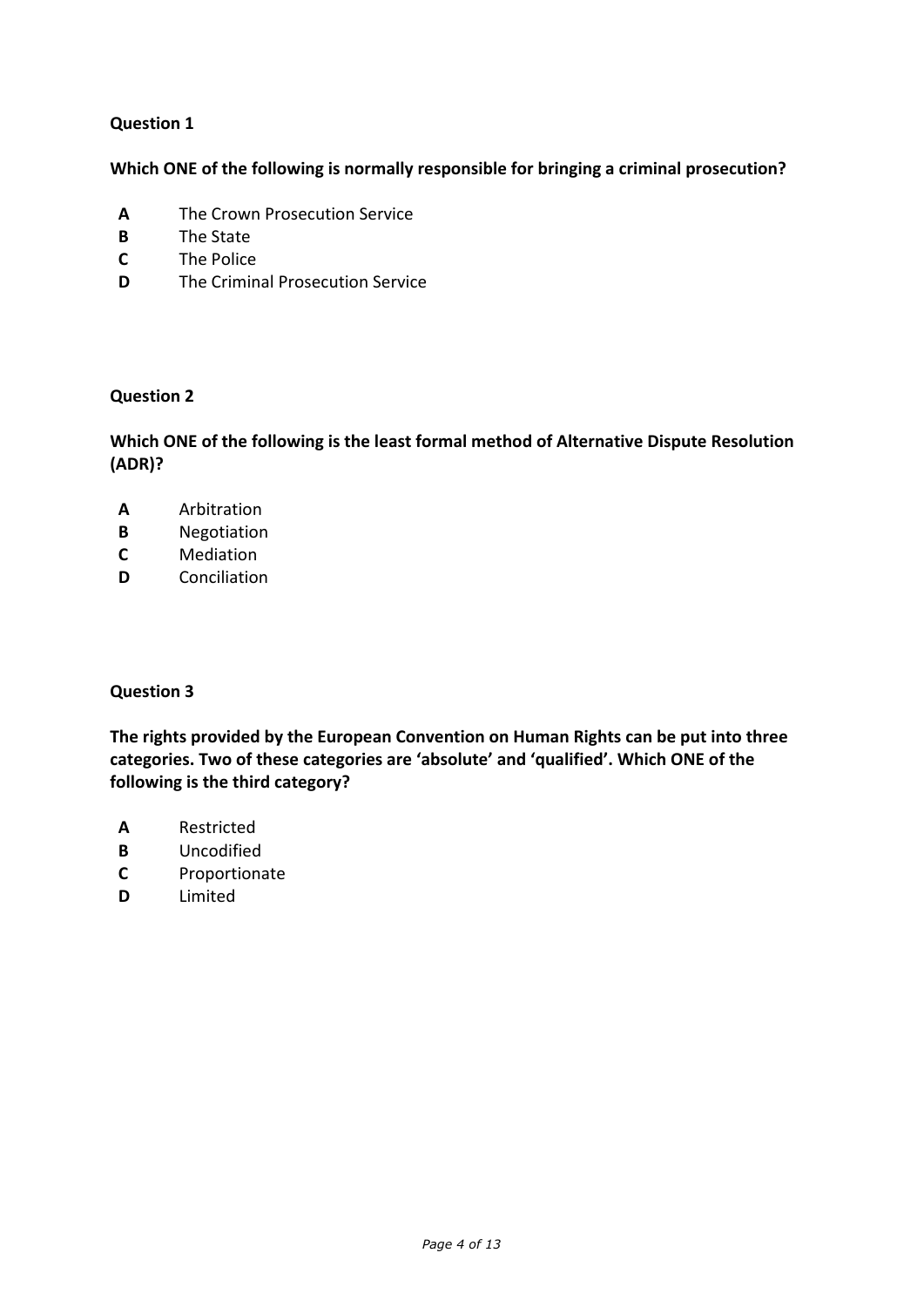# **Which ONE of the following has limited the sovereignty of the UK Parliament?**

- **A** The UK's decision to leave the European Union
- **B** The devolution of primary law-making power to the Welsh Senedd (Parliament)
- **C** The passing of the Human Rights Act 1998
- **D** The power of judges to declare a law incompatible under the Human Rights Act 1998

#### **Question 5**

## **Which of the following statements about the United Kingdom (UK) constitution are correct?**

- **(i) The UK constitution is largely unwritten**
- **(ii) The UK constitution allows the judiciary to overrule statutes**
- **(iii) The UK constitution has been replaced by the Human Rights Act 1998**
- **(iv) The rule of law and Parliamentary sovereignty are aspects of the UK constitution**
- **A** (i) and (ii)
- **B** (ii) and (iii)
- **C** (i) and (iv)
- **D** (iii) and (iv)

#### **Question 6**

#### **Which ONE of the following governs the way civil courts work?**

- **A** The Civil Evidence Act 1995
- **B** The Civil Procedure Rules 1998
- **C** The Constitutional Reform Act 2005
- **D** The Woolf Report 1996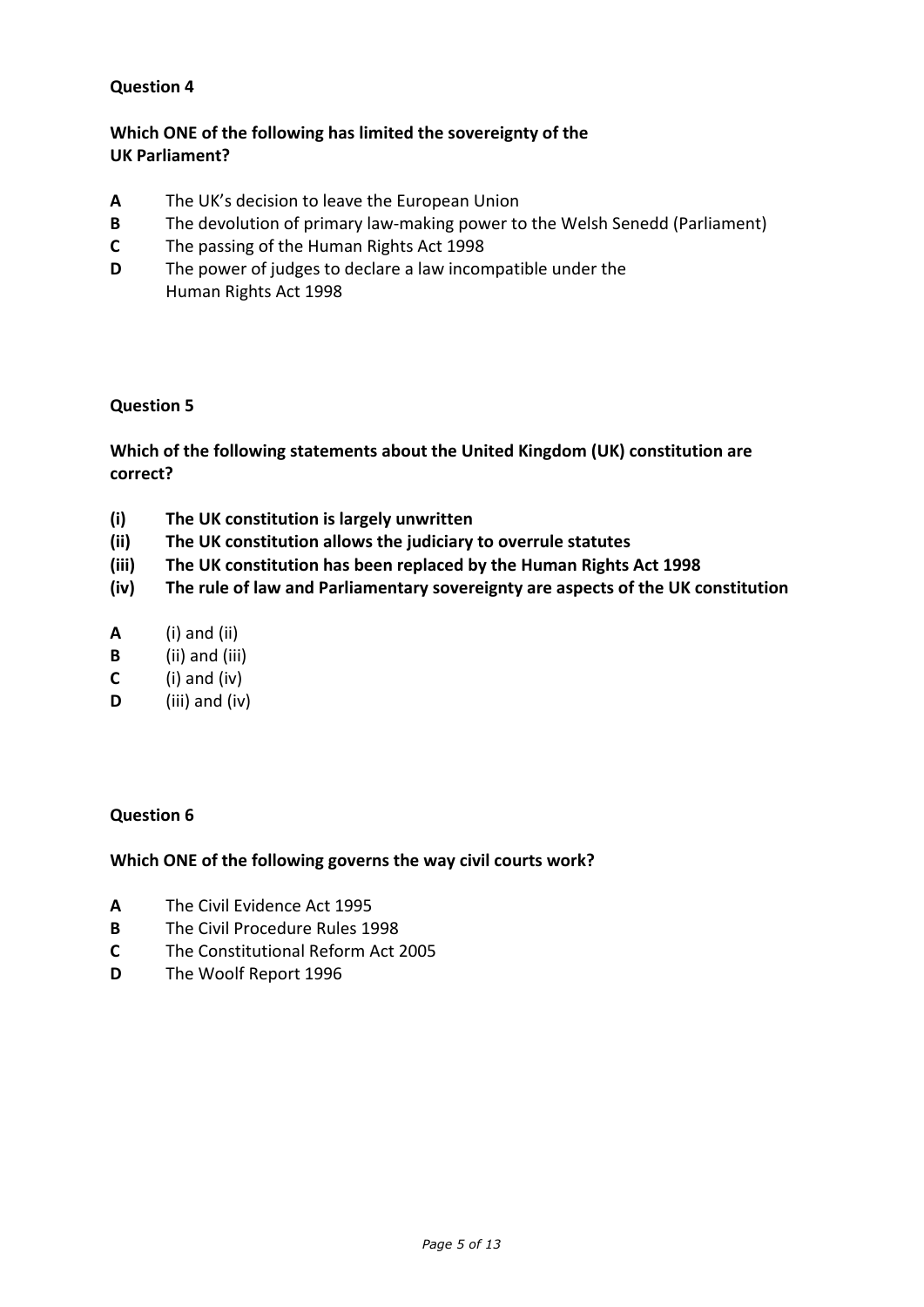**Which of the following courts are bound by decisions of the Court of Appeal (Civil Division)?**

- **(i) The Court of Appeal (Criminal Division)**
- **(ii) The Queen's Bench Divisional Court**
- **(iii) The County Court**
- **(iv) The European Court of Human Rights**
- **A** (i) and (iv)
- **B** (ii) and (iii)
- **C** (iii) and (iv)
- **D** (ii) and (iv)

## **Question 8**

## **Which of the following are features of civil law?**

- **(i) The burden of proof is on the claimant**
- **(ii) The parties are called the prosecution and the defence**
- **(iii) Cases are heard in the County Court and the Crown Court**
- **(iv) The standard of proof is on the balance of probabilities**
- **A** (i) and (ii)
- **B** (ii) and (iii)
- **C** (i) and (iii)
- **D** (i) and (iv)

## **Question 9**

## **'Delay defeats equity' is an example of which ONE of the following?**

- **A** The equitable doctrine of *ultra vires*
- **B** A common law principle
- **C** An equitable maxim
- **D** An equitable remedy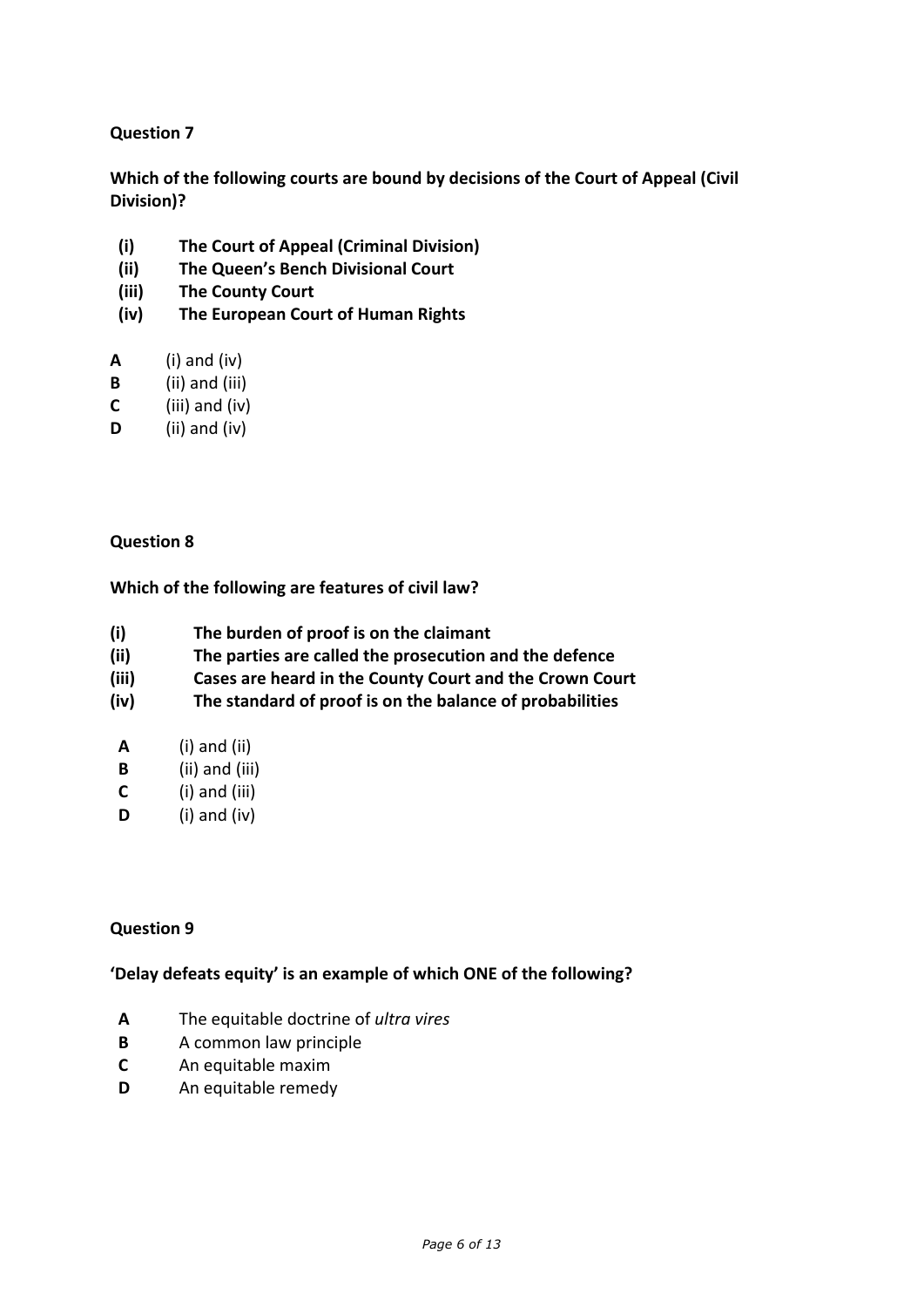**To which ONE of the following courts can an appeal be made from a Magistrates' Court by way of 'case stated'?**

- **A** The Court of Appeal (Criminal Division)
- **B** The Crown Court
- **C** The Queen's Bench Divisional Court
- **D** The County Court

#### **Question 11**

**Which ONE of the following is NOT authorised to represent a client in a Crown Court trial?**

- **A** A Barrister
- **B** A Legal Executive
- **C** A Queen's Counsel
- **D** A Solicitor with higher rights of audience

#### **Question 12**

**Which of the following are correct statements about lay magistrates?**

- **(i) They decide on a defendant's guilt or innocence**
- **(ii) They receive a small salary for their work**
- **(iii) They must sit in court at least once a week**
- **(iv) They decide the sentence of a guilty defendant**
- **A** (i) and (iv)
- **B** (i) and (ii)
- **C** (ii) and (iv)
- **D** (i) and (iii)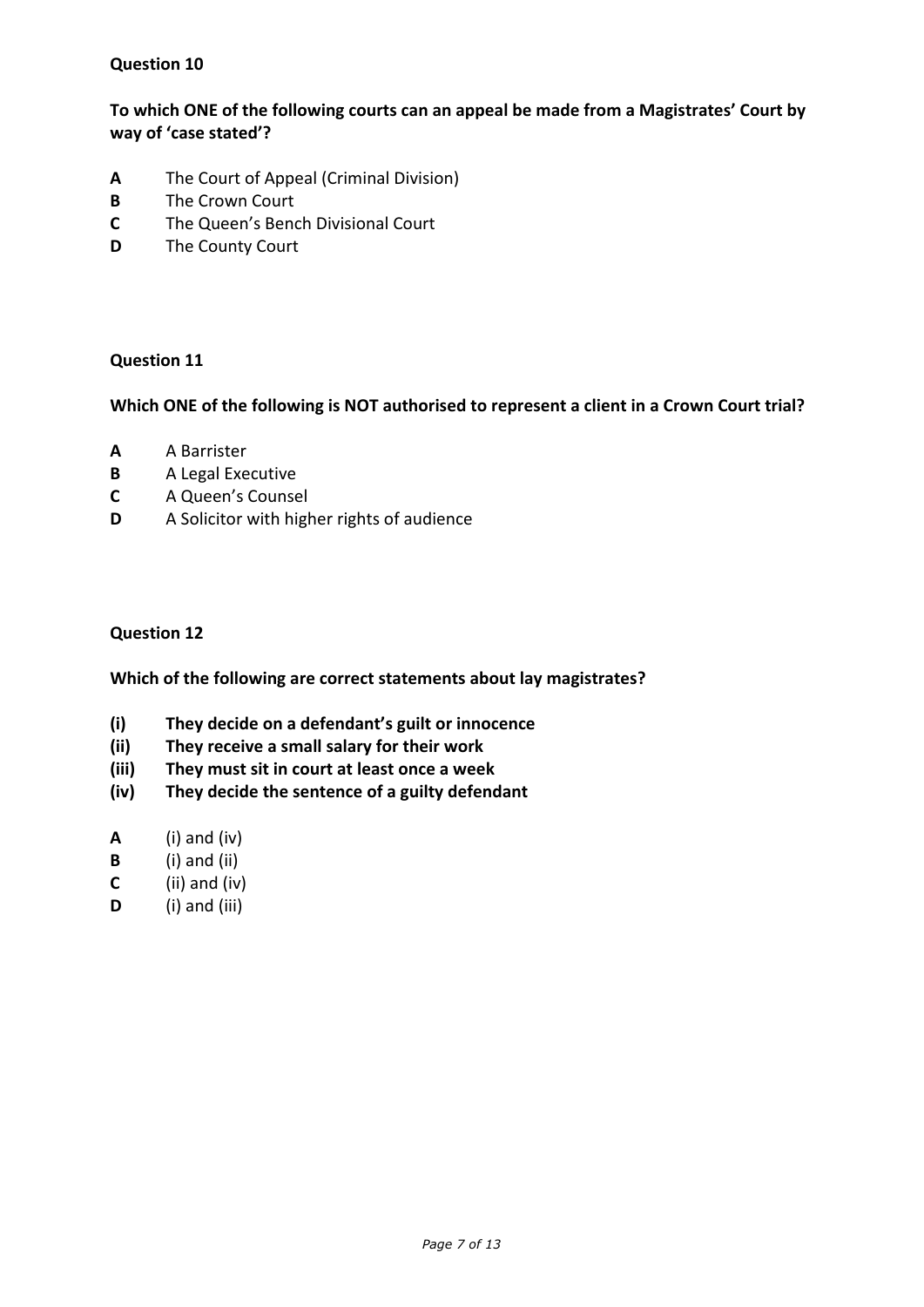**Which ONE of the following methods of Alternative Dispute Resolution (ADR) involves a neutral third party who acts as a go-between for the disputing parties but does not offer an opinion?**

- **A** Mediation
- **B** Negotiation
- **C** Arbitration
- **D** Conciliation

#### **Question 14**

**Which of the following are functions of the Lord Chancellor?**

- **(i) Being solely responsible for appointing judges**
- **(ii) Preserving the independence of the judiciary**
- **(iii) Protecting the rule of law**
- **(iv) Sitting as a judge in the Crown Court**
- **A** All of the above
- **B** (i) and (iii)
- **C** (i) and (ii)
- **D** (ii) and (iii)

#### **Question 15**

## **Which ONE of the following statements about delegated legislation is correct?**

- **A** A government minister cannot make regulations
- **B** A local council can make Orders in Council
- **C** The Monarch can make Orders in Council
- **D** Only local authorities can make bye-laws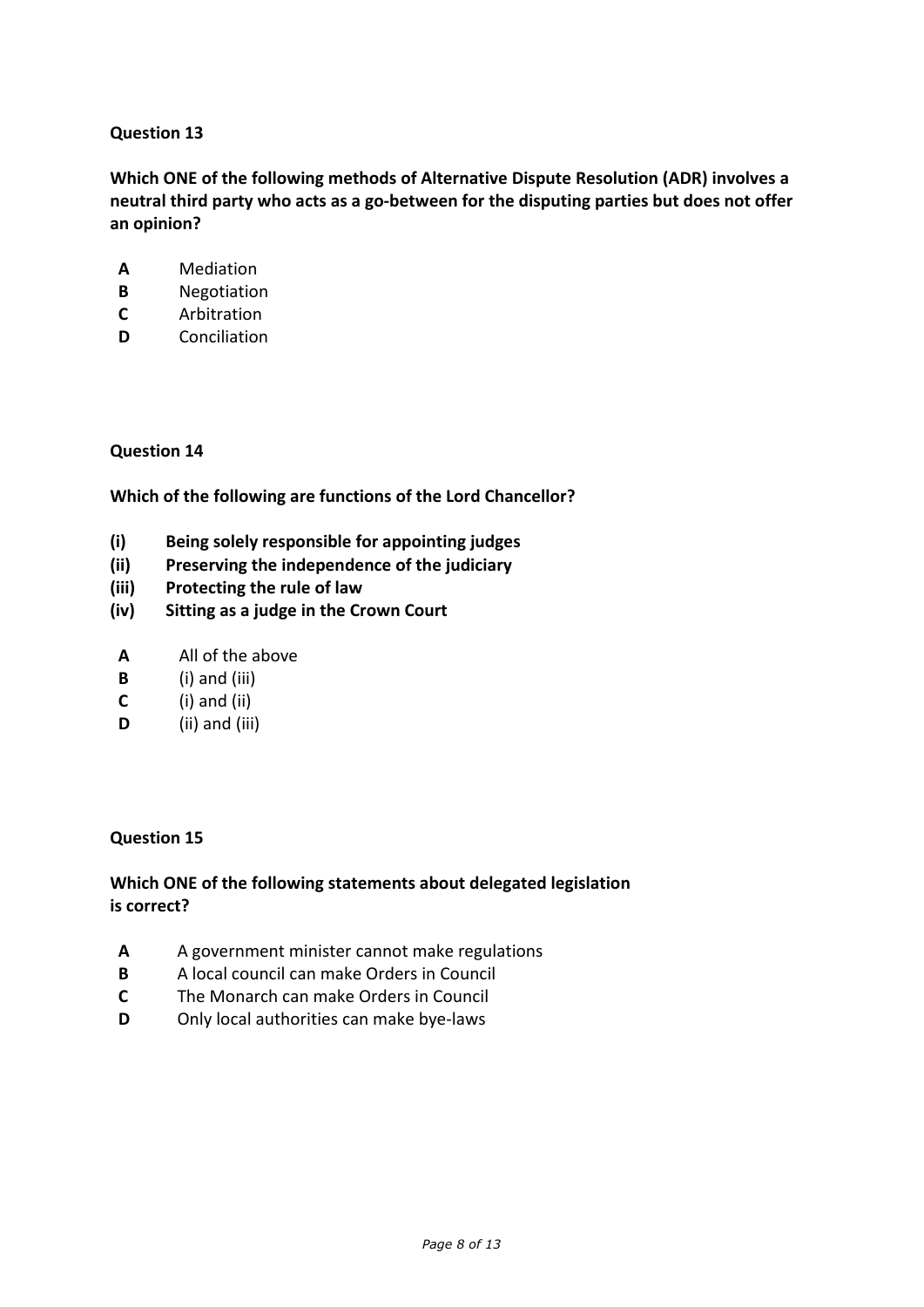## **In Parliamentary law-making, which ONE of the following statements is NOT correct?**

- **A** A Hybrid Bill can only be introduced to Parliament by a Private Member
- **B** All legislative proposals are called 'Bills'
- **C** The Royal Assent is the final stage in a Bill becoming an Act
- **D** The role of the House of Lords is to scrutinise proposed Bills

#### **Question 17**

# **Which ONE of the following describes the effect of s.7 of the Human Rights Act 1998?**

- **A** UK courts must take into account decisions of the European Court of Human Rights
- **B** UK courts must, as far as possible, interpret legislation in a way that makes it compatible with the European Convention on Human Rights
- **C** When passing a new law, Parliament can issue a statement of compatibility with the European Convention on Human Rights
- **D** Anyone claiming a breach of their rights under the European Convention on Human Rights by a public body can bring legal proceedings against that public body

#### **Question 18**

**Which of the following will make a case eligible to be reviewed by the Criminal Cases Review Commission?**

- **(i) Fresh evidence**
- **(ii) Exceptional circumstances**
- **(iii) A new Act of Parliament**
- **(iv) A new legal argument**
- **A** (i), (ii) and (iii)
- **B** (i) and (iii)
- **C** (i), (ii) and (iv)
- **D** All of the above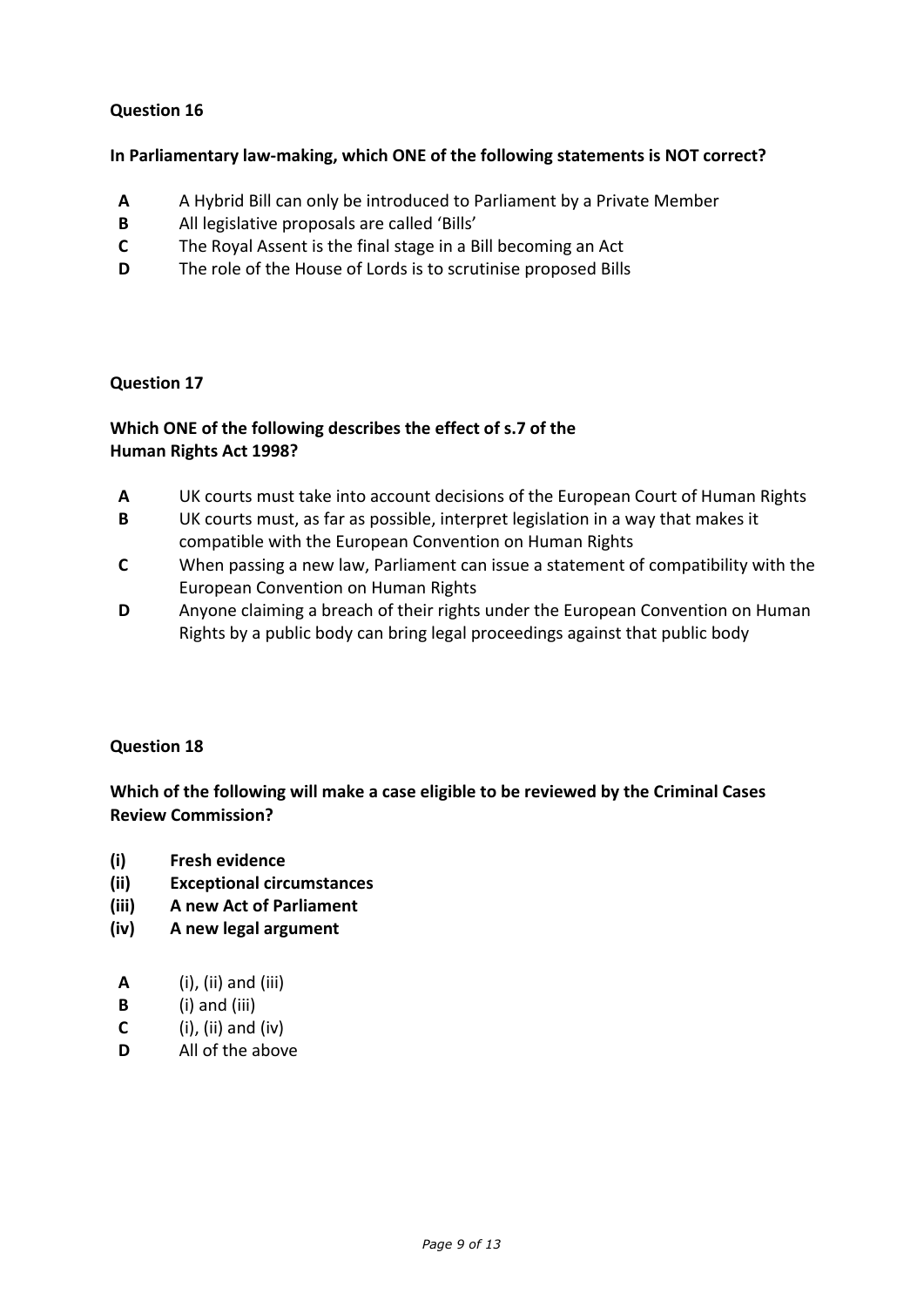#### **Which ONE of the following describes how judicial precedent operates?**

- **A** The Court of Appeal can bind the Supreme Court
- **B** The High Court can bind the Court of Appeal (Criminal Division)
- **C** The County Court can bind the Magistrates' Court
- **D** The Court of Appeal (Civil Division) is normally bound by its own previous decisions

#### **Question 20**

#### **Which ONE of the following is the lowest rank of judge?**

- **A** High Court Judge
- **B** Circuit Judge
- **C** Lord/Lady Justice of Appeal
- **D** District Judge

#### **Question 21**

**Which ONE of the following is a primary source of European Union law?**

- **A** Regulations
- **B** Directives
- **C** Treaties
- **D** Decisions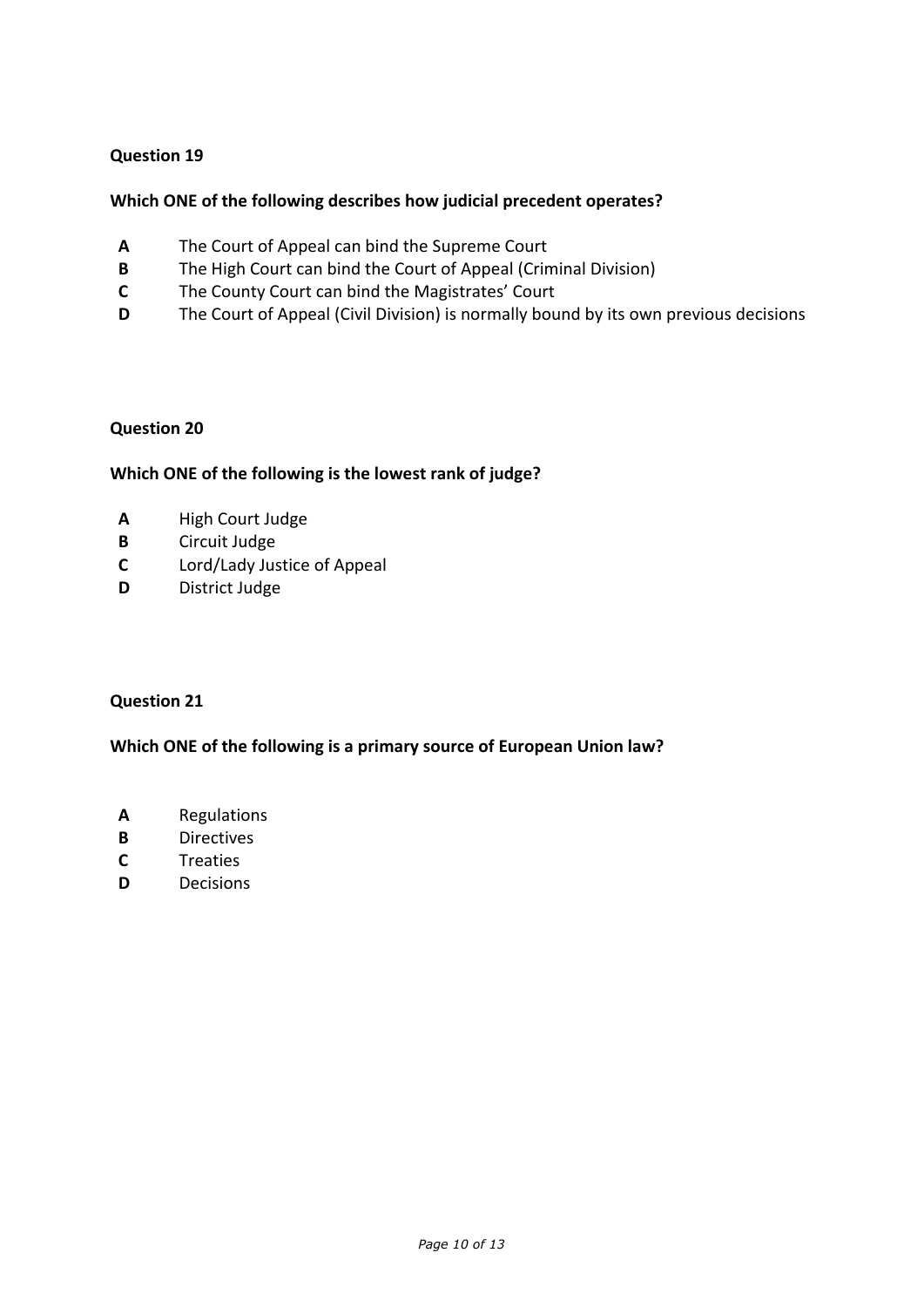#### **Which ONE of the following is the function of a Green Paper?**

- **A** To implement the government's manifesto
- **B** To respond to a White Paper
- **C** To publish the government's draft proposals for legislation
- **D** To publish the public's response to government proposals

#### **Question 23**

## **Which ONE of the following European Union institutions is responsible for proposing new European Union legislation?**

- **A** The European Parliament
- **B** The European Commission
- **C** The European Council
- **D** The Court of Justice of the European Union

#### **Question 24**

**In which of the following ways can a court avoid a precedent?**

- **(i) Overruling**
- **(ii) Repealing**
- **(iii) Distinguishing**
- **(iv) Reviewing**
- **A** (i) and (ii)
- **B** (i) and (iii)
- **C** (ii) and (iv)
- **D** (iii) and (iv)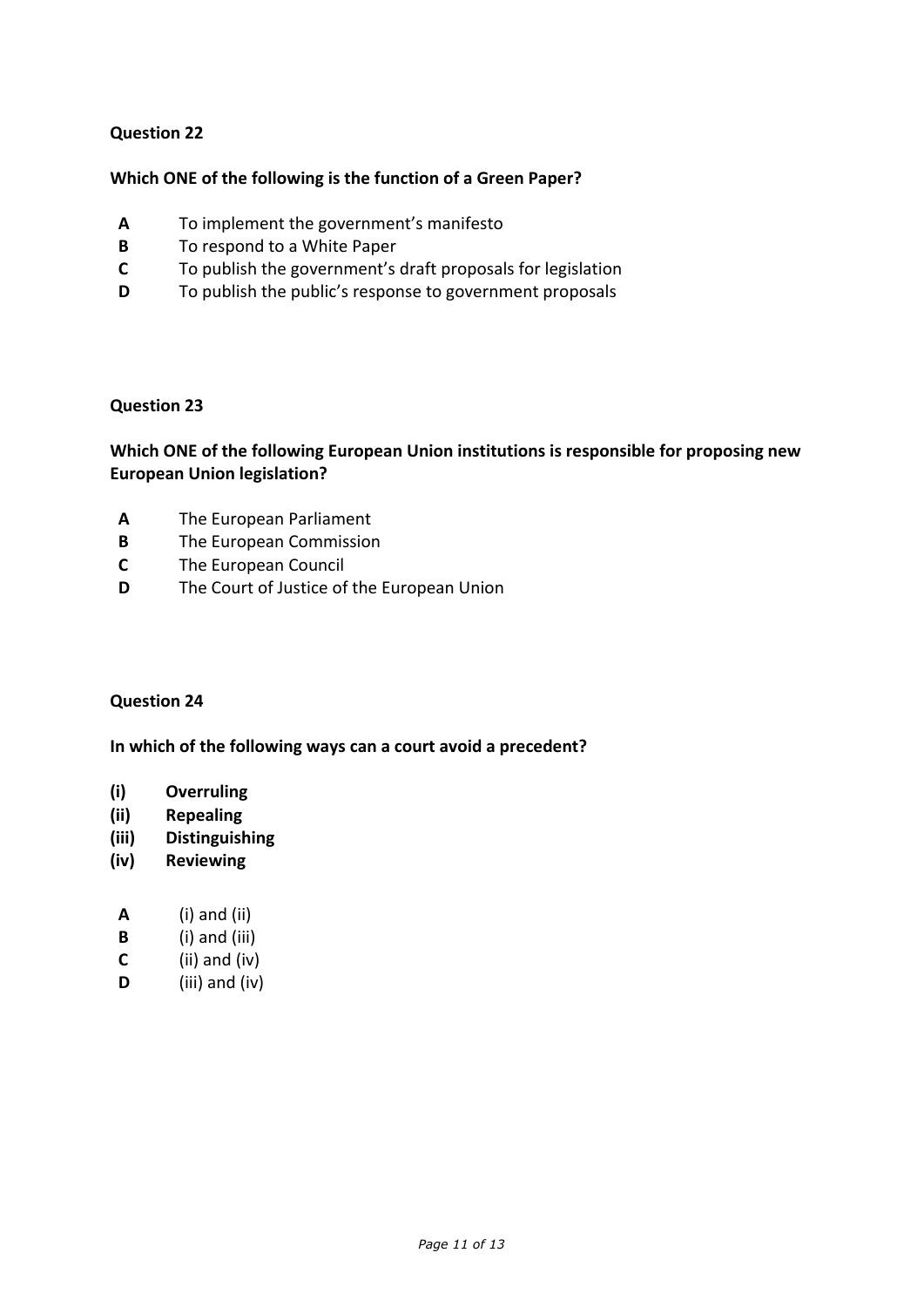## **Which ONE of the following is a disadvantage of trial by jury?**

- **A** The expense of paying jurors
- **B** The involvement of ordinary people in the criminal justice system
- **C** The decision of guilt or innocence being made by more than one person
- **D** The requirement of jurors to understand complex facts

#### **Question 26**

#### **Which ONE of the following is a judicial control on delegated legislation?**

- **A** Procedural *ultra vires*
- **B** Affirmative resolution procedure
- **C** The Joint Committee on Statutory Instruments
- **D** Negative resolution procedure

#### **Question 27**

**In a case being heard in the Court of Appeal (Civil Division), which of the following are exceptions to the rule that they must follow their own previous decisions?**

- **(i) They can choose between two conflicting decisions of the Court of Appeal (Civil Division)**
- **(ii) If a previous decision of the Court of Appeal (Civil Division) conflicts with a decision of the Supreme Court, they must follow the decision of the Supreme Court**
- **(iii) The Court of Appeal (Civil Division) must follow its own earlier decision made** *per incuriam*
- **(iv) If a previous decision of the Court of Appeal conflicts with a decision of the High Court, they must follow the High Court**
- **A** (i) and (iii)
- **B** (i) and (ii)
- **C** (ii) and (iii)
- **D** (ii) and (iv)